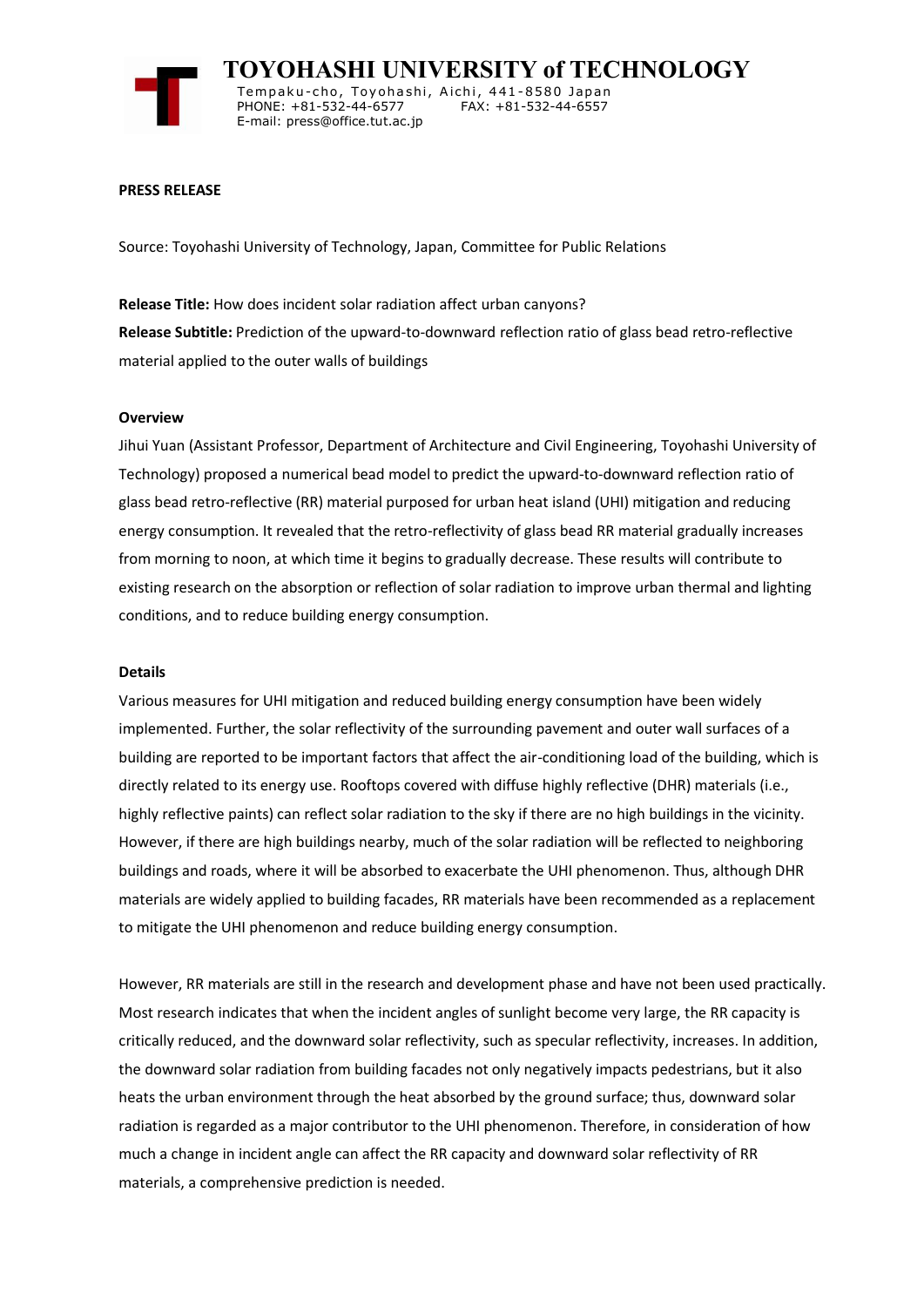

 **TOYOHASHI UNIVERSITY of TECHNOLOGY** Tempaku-cho, Toyohashi, Aichi, 441-8580 Japan<br>PHONE: +81-532-44-6577 FAX: +81-532-44-6557 PHONE: +81-532-44-6577 E-mail: press@office.tut.ac.jp

Thus, Assistant Professor Jihui Yuan within the Department of Architecture and Civil Engineering at Toyohashi University of Technology, in collaboration with researchers at Osaka City University, proposed a glass bead numerical model to predict the upward-to-downward reflection ratio of glass bead-type RR materials. The results of this study have been published online in advance in the Elsevier journal *Urban Climate* in March 2021.

As mentioned previously, to better understand the reflection principle of glass bead-type RR materials, a glass bead numerical model was developed and simulated. The simulation was performed to evaluate glass bead-type RR material sunlight reflection by analyzing the retro-reflectivity and upward-todownward reflection ratio of glass beads.

# **Future Outlook**

Future work will focus on exploring methods to suppress the downward reflecting light and on attempting to develop the RR materials that can minimize it. Future work will also focus on the development of more accurate models for the evaluation of the RR properties of RR materials, and on performing actual optical measurements of RR materials.

If we can predict directional reflection characteristics of RR materials applied to building facades, such as the upward-to-downward reflection ratio, then we would be able to apply these RR materials to the exterior surfaces in different directions to optimize the absorption or reflection of solar radiation; this would ultimately improve urban thermal and lighting conditions, and reducing energy consumption.

# **Funding agency:**

This work has received financial support from the Japan Science and Technology Agency (Grant number: JPMJTM20EE), and Education and Research Activation Foundation (Youth Studies) of Toyohashi University of Technology in Japan. The authors are grateful for their financial support.

## **Reference:**

Jihui Yuan, Kazuo Emura and Craig Farnham (2021). Evaluation of retro-reflective properties and upward to downward reflection ratio of glass bead retro-reflective material using a numerical model. *Urban Climate*, Vol. 36, March 2021, 100774, DOI: 10.1016/j.uclim.2021.100774.